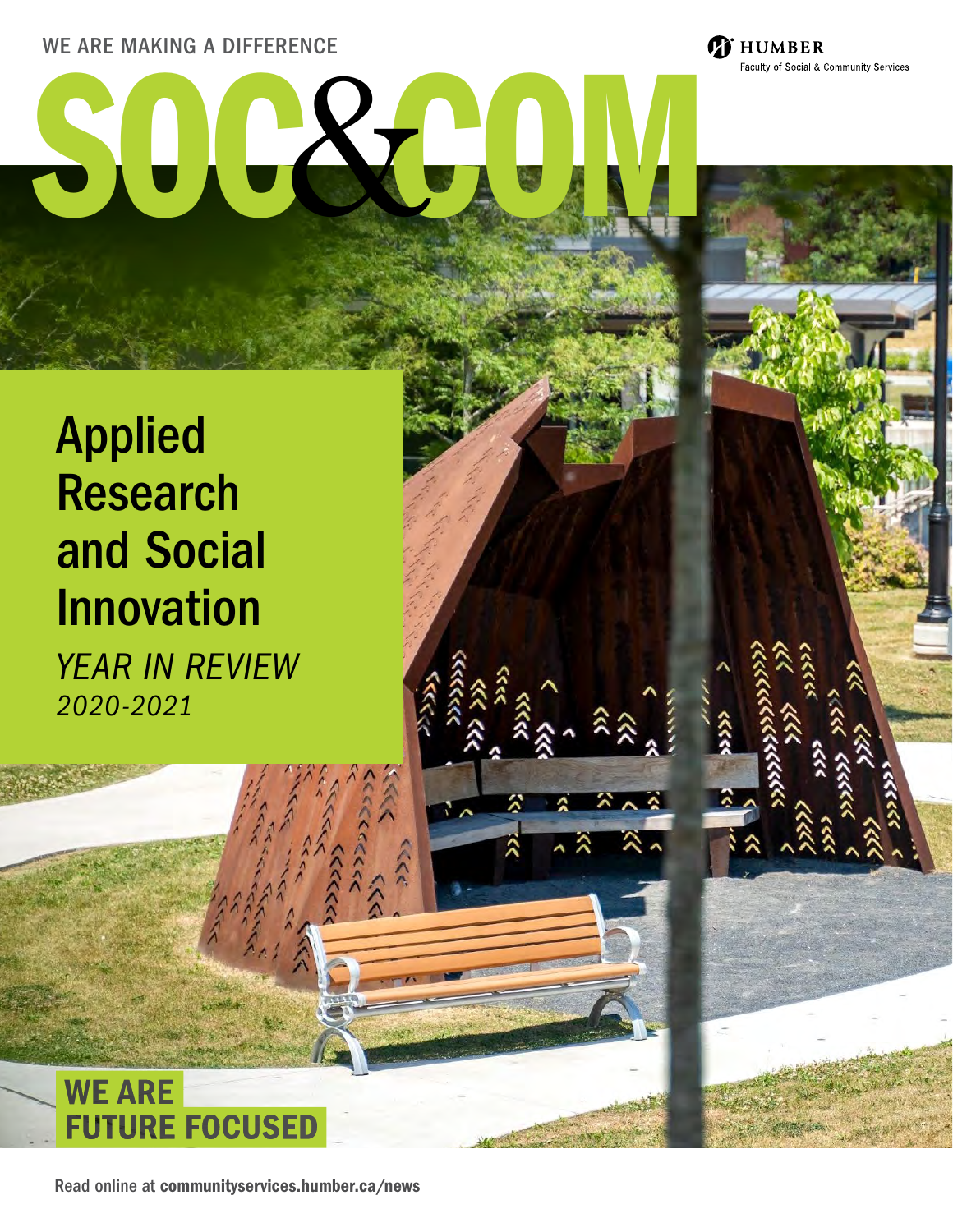# CCSIF Highlights

Congratulations to Faculty of Social and Community Services professors Ann Corbold, Daniel Bear, Salomeh Ahmadi, Sara Nickerson-White and Tina Lackner whose Applied Research projects that drive Social Innovation were awarded over 1.2 million dollars. This funding was obtained through grants from the Natural Sciences and Engineering Research Council (NSERC) which awarded Humber College a total of \$1.8 million to conduct and complete six research projects. The College and Community Social Innovation Fund (CCSIF) grants are intended to support college social innovation research projects in partnership with local community organizations.

The NSERC College and Community Innovation Program grants will support the following projects in the Faculty of Social and Community Services:



Community Agency Partnerships: Best Practices for the Creation of Healthy Communities



Engaging and Educating Young Adult Cannabis 2.0 **Consumers** 

Experiences of hope, self-compassion and authentic collaboration: Foundations for a consumer-informed compassionbased human services delivery framework in a Canadian context



Affordable Housing Needs in South Etobicoke

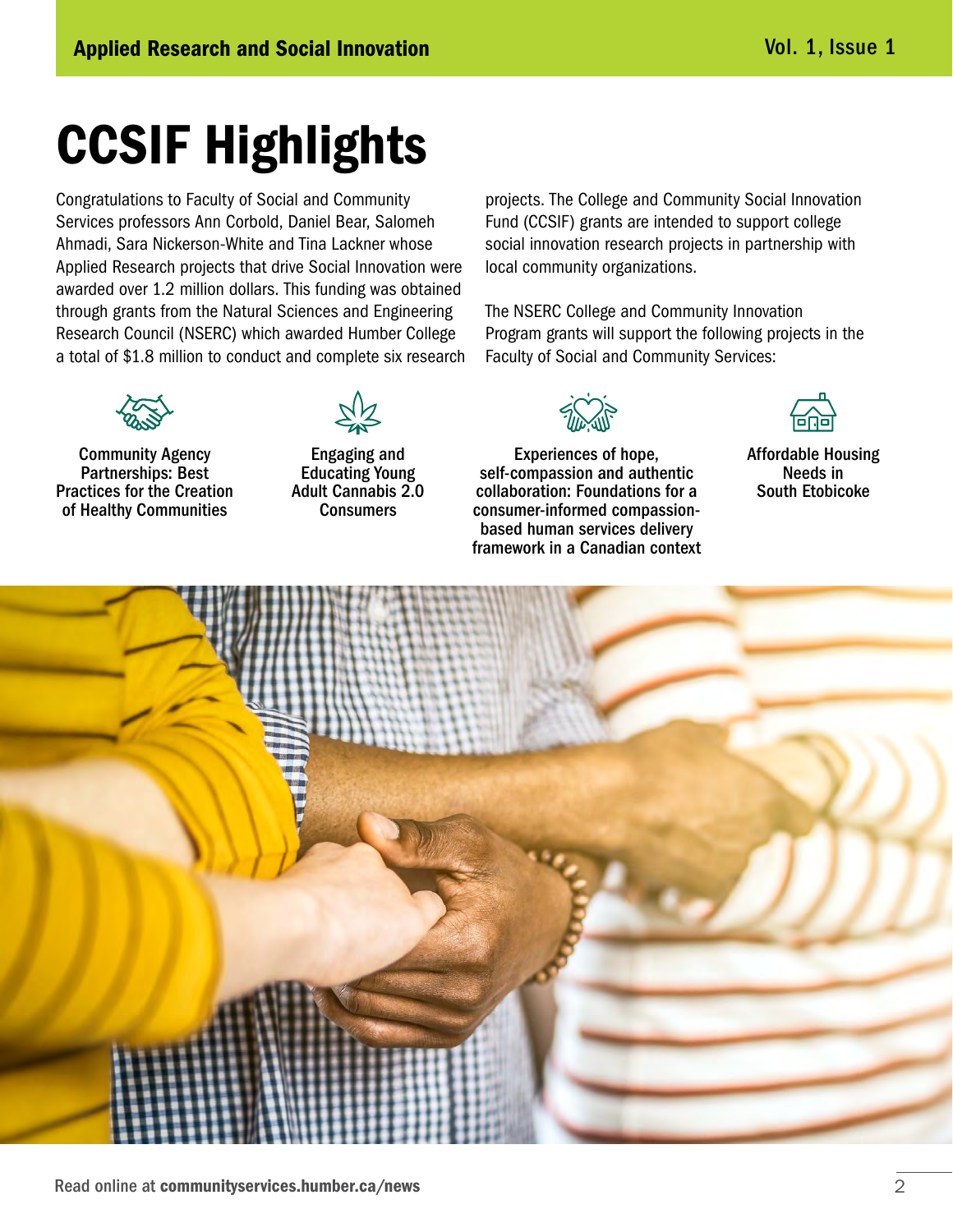## CCSIF Highlight #1: Engaging and **Education** Young-Adult Cannabis 2.0 Consumers

Partners:

• Canadian Students for Sensible Drug Policy

#### PRINCIPAL INVESTIGATOR: Daniel Bear

**PURPOSE:** By targeting this age group we hope to impact long-term cannabis consumption practices, thereby having the best potential for improving public health and wellbeing outcomes for decades to come.

**SCOPE OF PROJECT:** We will conduct a mixed-methods, three phase project over the course of three years that will engage and educate young-adult cannabis users (18-30), the age group most likely to consume cannabis, and the age group most likely to consume cannabis on a daily or near daily basis.

- In Phase One we will gather the data necessary to understand what new public education materials need to be developed by conducting an online survey and a series of focus groups across the country.
- In Phase Two, we will work with Humber College advertising students, or partner organizations, and cannabis consumers to develop new public education materials focused on effectively engaging consumers with harm reduction information about cannabis 2.0 products.
- In Phase Three, we will launch the new materials, and being an evaluation of their efficacy before updating the materials to respond to any shortcomings identified in our evaluation.

### CCSIF Highlight #2: Affordable Housing Needs in South **Etobicoke**

Partners:

- **LAMP Community** Health Centre
- **Lakeshore Affordable Housing** Advocacy and Action Group
- **Centre for Equality Rights** in Accommodation
- **Mimico Lakeshore** Community Network

PRINCIPAL INVESTIGATOR: Salomeh Ahmadi

**PURPOSE:** What are the cost of living issues for low-income and working class citizens, and how can a Community of Practice be created to sustain advocacy efforts to support new models for affordable housing through social policy change?

**SCOPE OF PROJECT:** With this research project, we will uncover the cost of living issues through community based participatory research (CBPR) in South Etobicoke to develop a baseline of housing affordability; gather input from community members most marginalized to assess the impact of displacement and further marginalization; identify proactive measures to inform decision-making on issues across the 'cost of living' spectrum; contribute to the fight against homelessness; create inclusive and accessible communities; develop a strategy to co-develop and share possible solutions; and advocate for the building of affordable housing through social policy change.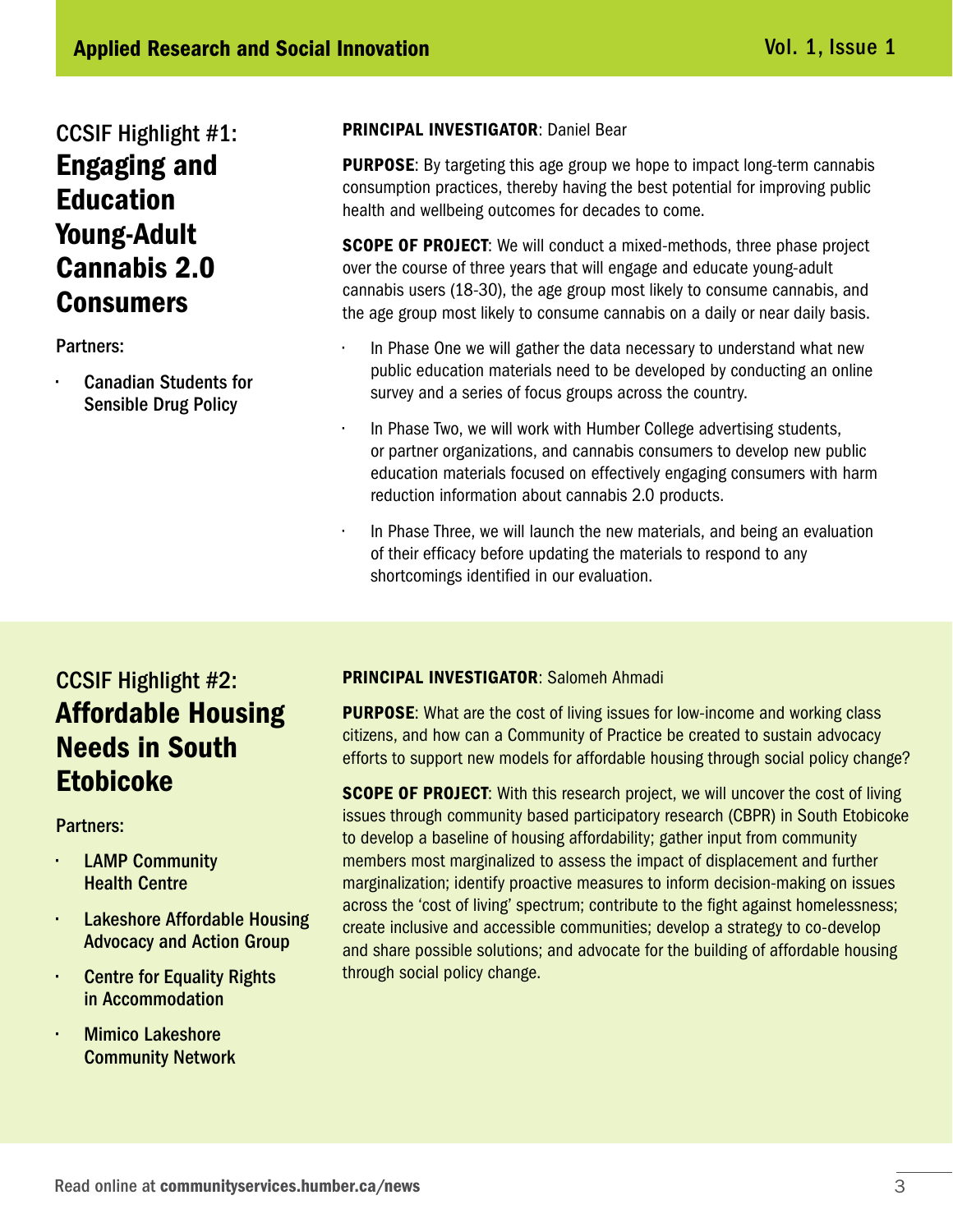## CCSIF Highlight #3: Community Agency Partnerships: Best Practices for the Creation of Healthy **Communities**

Partners:

- The John Howard Society of **Saskatchewan**
- Street Culture Project Inc

#### PRINCIPAL INVESTIGATOR: Ann Corbold

**PURPOSE:** The overarching objective of this project is to help reduce youth crime, particularly gang violence, in Canada.

**SCOPE OF PROJECT:** Humber College in partnership with John Howard Society of Saskatchewan and Street Culture Project Inc., will be examining the characteristics of effective community agency partnership networks. The project will analyze an existing community agency partnership network to identify best practices in creating and maintaining these types of partnerships.

Additionally, the study will evaluate existing programs aimed at youth 15 - 29 who are involved with the criminal justice system, or at risk of becoming involved, to determine whether they meet agency commitment to being trauma informed, culturally sensitive, free from systemic racism, and aligned with agency commitment to reconciliation.

#### CCSIF Highlight #4: Experiences of hope, self-compassion and authentic collaboration: Foundations for a consumer-informed compassion-based human services delivery framework in a Canadian context

#### Partners:

- **Lutherwood**
- South West Nova Transition House Association – Juniper **House**
- **The Canadian Foundation** for Animal-Assisted Support **Services**
- **Family Transition Place**

PRINCIPAL INVESTIGATOR: Sara Nickerson-White and Tina Lackner

**PURPOSE:** This study seeks to collect co-created lived experience narratives from human service Canadian consumers and providers about their lived experiences of hope, self-compassion and authentic collaboration in the course of HS service delivery. Four HS organizations with local, regional and national service coverage are partnering in this study for the purpose of deepening our understanding of how HS provision can foster the aspirations and preferences in ways that strengthen consumers' abilities to lead self-directed lives.

**SCOPE OF PROJECT:** Ultimately, this three-year research study will establish a consumer-informed foundation for a much-needed consumer-informed guiding framework that can aid Canadian HS organizations and service providers in their ability to be responsive to the aspirations and preferences of consumers in ways that strengthen their ability to lead self-directed lives. It will do so by bringing together community engaged scholars and applied researchers, along with a vibrant team of local and national community partners.

For a full article on the projects, please visit Humber Today [here](https://humber.ca/today/news/nserc-awards-18-million-game-changing-research-projects-humber).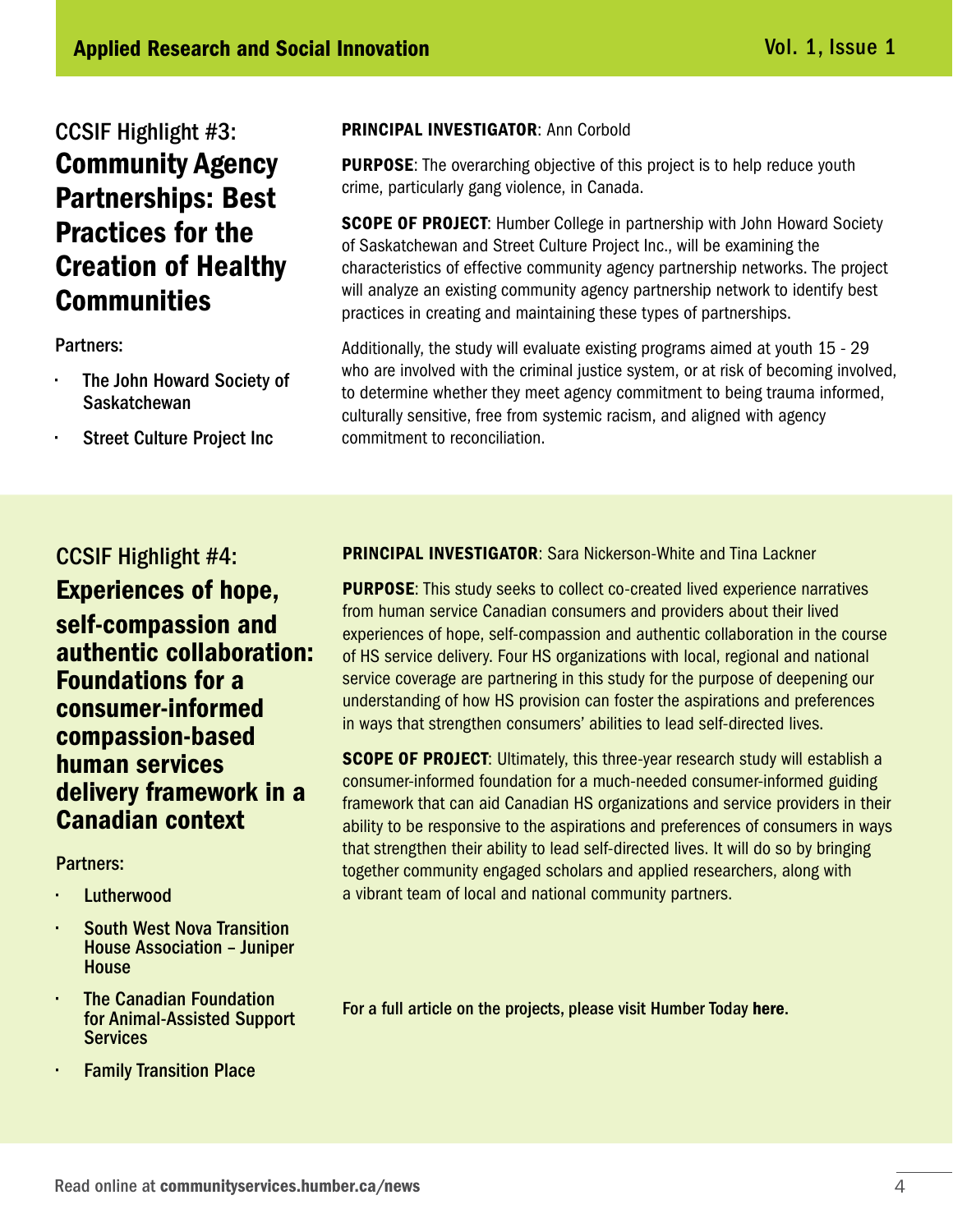Aligned with Humber Institute of Technology & Advanced Learning new Strategic Plan, and as part of an ongoing commitment to equity, diversity and inclusion (EDI), on September 2018 a group of FSCS faculty and senior leadership staff began a four-phased research project on pedagogy and practice within the Faculty of Social and Community Services (FSCS). The team consisting of, Soheila Pashang, Jaspreet Bal, Christine McKenzie, Joanna Amirault, Neil Price, Rai Reece, and Juan Jaramillo Orozco, aimed to:



Diversity education can become a site of controversy, evoking conflict, resistance, and personal growth where underlying individual belief systems and ideological discourses surface and transform into pedagogical learning. The research applied anti-racism, anti-oppression, intersectionality, feminist, and equity theoretical frameworks. The team utilized these theories in order to situate this research in existing teaching and curriculum practice, as well as to locate and understand the various ways in which diversity education impacts students and faculty inside and outside classroom spaces.

The research team's methodology consisted of an exploratory, qualitative research design in which a survey questionnaire was distributed among FSCS faculty from multifaceted programs, followed by 11 in-depth interviews. In addition, to incorporate students experiences and reflect their voices into the curriculum we will be distributing a survey questionnaire in the coming week.

While Canada is considered one of the most diverse societies, we rarely explore the experiences of faculty teaching diversity education or students attending their classes. Our research will contribute to the Humber community in applying equitable practices and eliminating barriers that might hinder diverse groups of students from reaching their potential. A Fall 2019, raced-based data set collected by the Humber Student Success Survey (HSSS) clearly highlights racial diversity among our incoming students, with a goal of understanding the relation between race and academic success. Our research will further contribute to the scholarly work in highlighting challenges faced by racialized and marginalized students and allying faculty, while offering a learning space for interactive critical reflection and personal growth.

This research project is funded by the Centre for Teaching and Learning, Teaching Innovation Fund. We acknowledge the following individuals for their contribution towards this project: Tonia Richard, MSW; Dr. Heidi Marsh & Dr. Siobhan Williams – CTL; Valentina Tasillo (RA), & Senior Dean and Lake Shore Campus Principal, Derek Stockley, who has been a true force in supporting and pushing forward this project.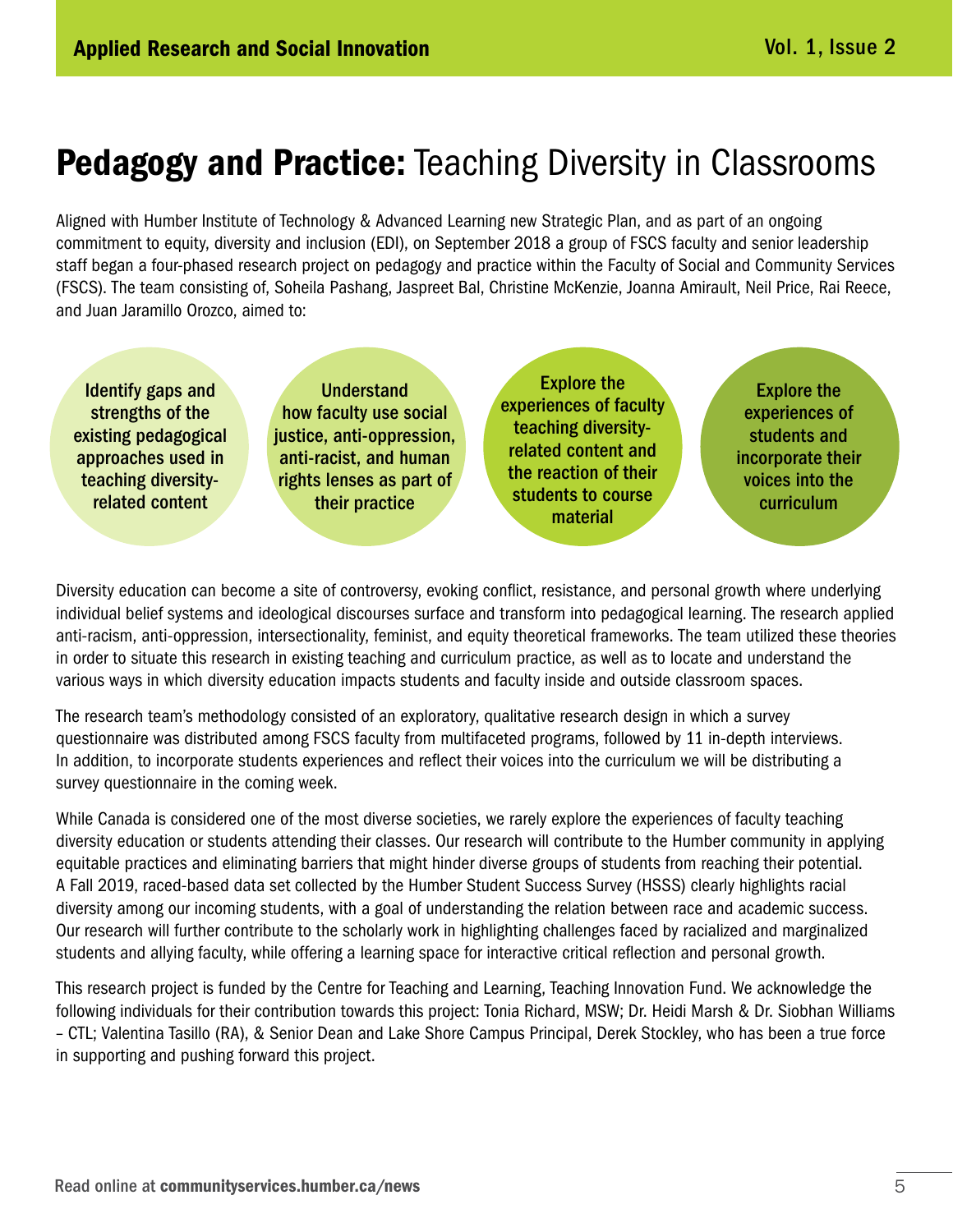## PHILIP BURGE PUBLISHES ARTICLE IN THE JOURNAL OF PUBLIC CHILD WELFARE

If living through this pandemic can teach us anything, it the importance of belonging and family. A **[publication](https://www.tandfonline.com/doi/full/10.1080/15548732.2020.1835784)** authored by our faculty member Philip Burge, recently published in the *Journal of Public Child Welfare* highlights some positive news in Canada's child welfare sphere. The paper focuses on findings from the Bringing Families Together project launched in Manitoba in the shadow of the long 'Sixties Scoop' of children, a the child welfare systems of the time conducted wide-spread apprehensions of Indigenous children and youth.

The charity **[Until the Last Child](https://untilthelastchild.com/)**, launched and funded the intensive 2-year pilot program project, along with partners including the Government of Manitoba, the four provincial child welfare authorities, representatives from Indigenous communities, the University of Manitoba and Deloitte Canada. The publication highlights the high belonging and well-being target of 76% achieved for the approximately 150 children in care. More importantly, the paper features the novel permanency (or belonging) definition that the partnership devised and was informed by Indigenous concepts. As Indigenous communities break from the colonial past focus on legal permanency (i.e., success equals only a legal adoption) and stress the need for belonging factors to take precedence; the definition was operationalized and used to measure progress. Read the full article [here](https://www.tandfonline.com/doi/full/10.1080/15548732.2020.1835784).

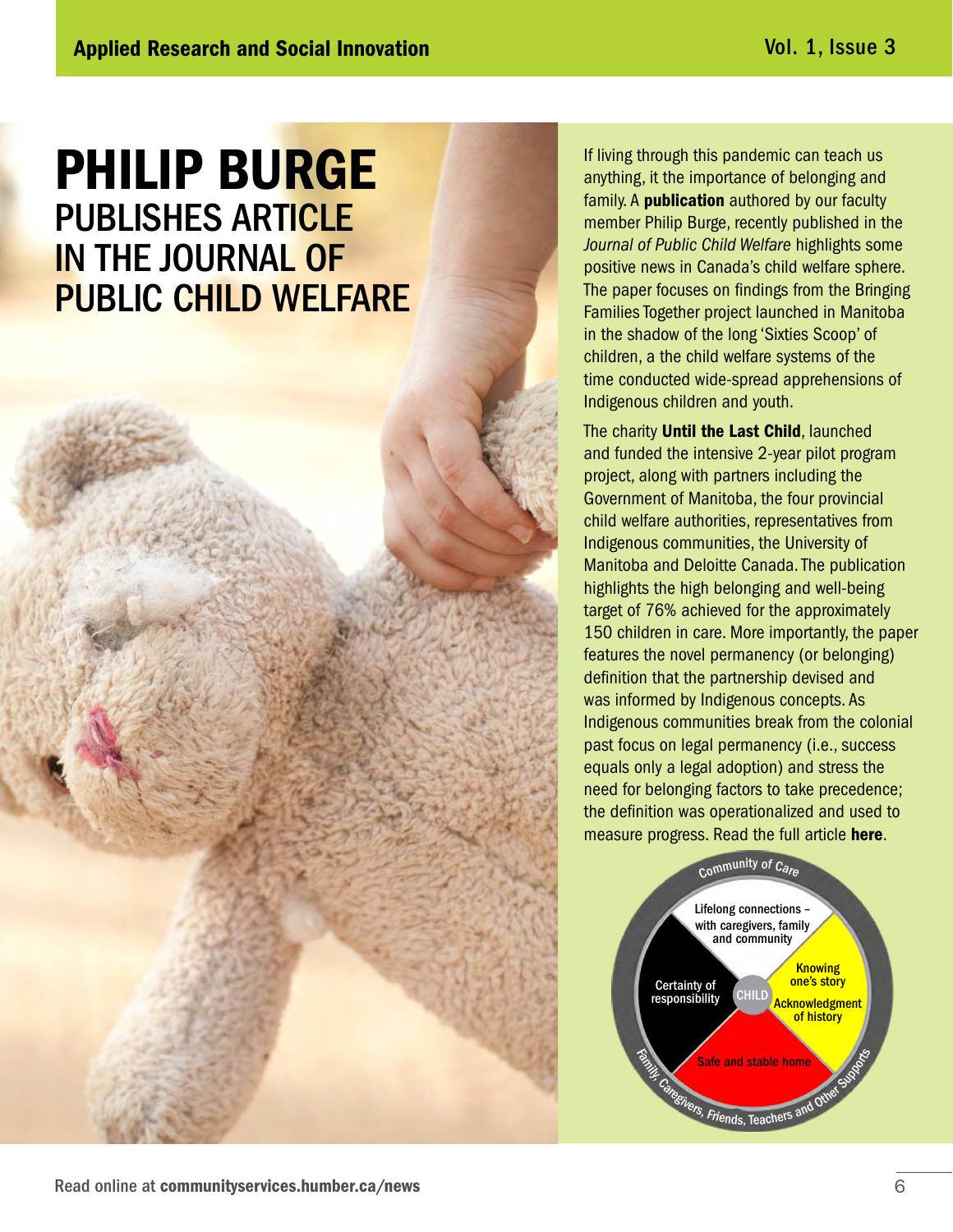

## CJS Professor, Jacqueline Benn-John completes PhD Dissertation

(RE)DEFINING FEMINIST RESISTANCE, ACTIVISM AND EMPOWERMENT IN RAPE CRISIS CENTRES: BLACK WOMEN'S PERSPECTIVES AND IMPLICATIONS FOR EDUCATION

Jacqueline Benn-John, is a professor in the Community Justice Services Program at Humber. She is an African/Black Diasporic, cisgender woman, mother and survivor. She has recently completed a PhD from Ontario Institute for Studies in Education at the University of Toronto. Jacqueline's doctoral research, *(Re)defining Feminist Resistance, Activism & Empowerment in Rape Crisis Centres: Black Women's Perspectives & Implications for Education*, sought to reveal and understand African/Black women's embodied experiences, perspectives on feminist organizing and contributions to the anti-rape movement in Ontario, Canada. In Jacqueline's work, particular attention is paid to the multifaceted and intersectional modes in which African/Black women express resistance.

Jacqueline's Masters research interrogates value systems and practices that serve to colonize African/Black women within Canadian spaces. This prior work recognizes the salience of race, particularly acknowledging how African/Black women are impacted differently by race and gender oppression than are African/Black men and White women. This work critically examined the notion of decolonization and identified concrete strategies to assist African/Black women in their own decolonization journeys.

Jacqueline has been teaching for the past 13 years across the greater Toronto area. Since 2012, Jacqueline has taught in the Community and Justice Services Programs at Humber; she formerly taught at George Brown College in the Assaulted Women's and Children's Counsellor/Advocate Program for 12 years.

Jacqueline is a community engaged educator. She has over 25 years of grassroots and professional work experience in the gender-based violence sector and anti-rape movement.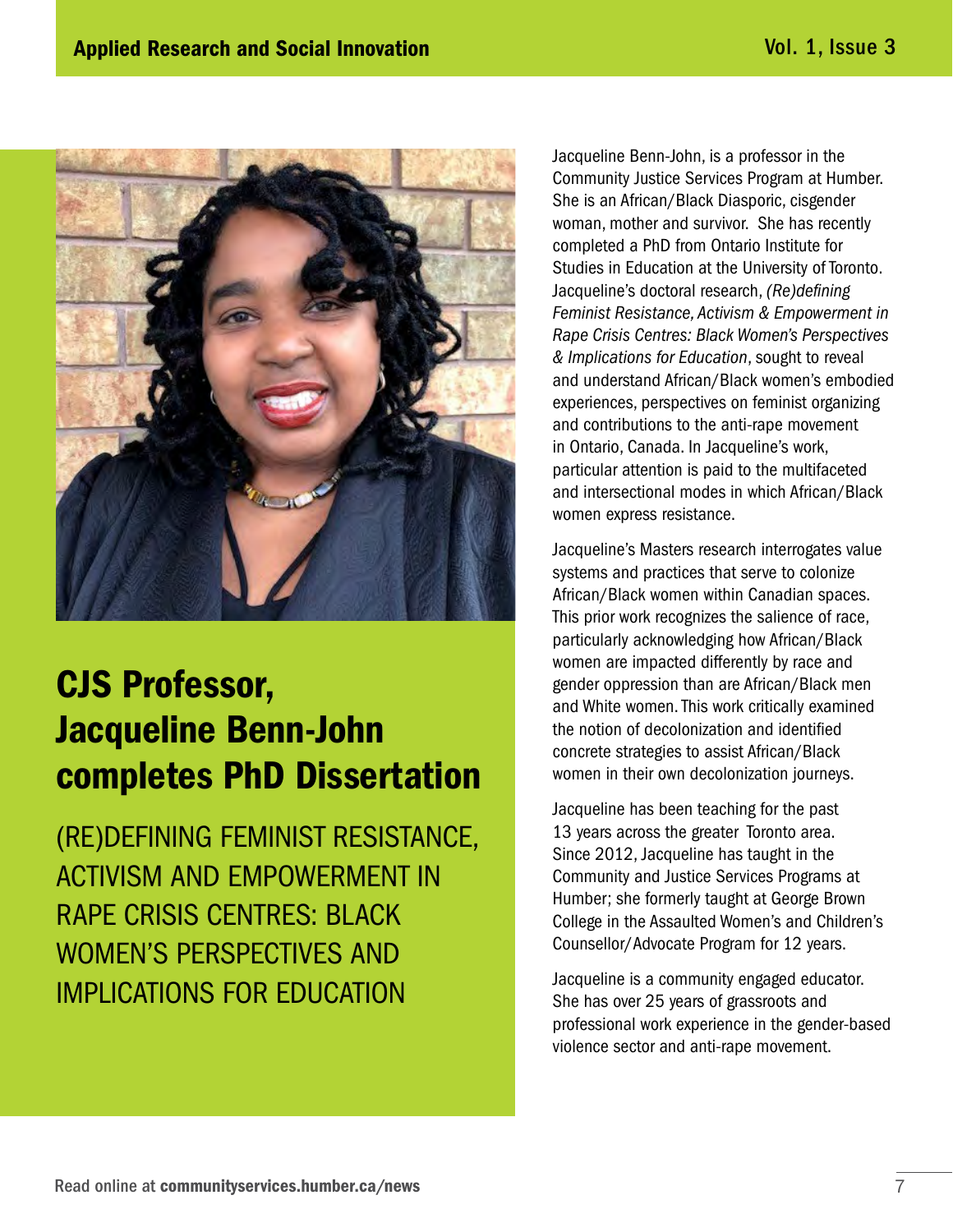

## Soheila Pashang Explores New Approaches to Grief and COVID

On January 16th, 2020, Lakeshore campus principal Derek Stockley hosted a vigil to commemorate the downing of Ukraine International Airlines flight PS752 that occurred in the outskirts of Tehran, Iran's capital city. Many members of the Humber community gathered to mourn a pain that was not theirs, not realizing that soon, grief would become a part of their new realities in the wake of the Canada's COVID-19 pandemic. As of March 2021, over 2,500,000 people worldwide have died as a result of COVID-19 since the first case being reported in December of 2019. In Canada, COVID-19 has claimed more than 21,000 lives. The majority of these deaths being reported by Ontario, mostly in long-term care facilities, followed by racialized, gender diverse, and other marginalized populations. However, as noted by the United Nations, the COVID-19 pandemic is not exclusively a matter of physical health, but a complex mental health threat emerging from the disenfranchisement of grief individually and collectively.

The COVID-19 pandemic has further highlighted the overarching historical and contemporary neo-colonial exigencies of racial, socio-economic, and political inequities engrained within the fabric of societies; triggering underlying systemic and intergenerational trauma. The intersection of these chains of unanticipated grief undoubtedly has resulted in local and global anti-Indigenous, anti-Black

and anti-racism resistance movements; demanding decolonization of institutional, cultural and inter/intra-personal discriminations. In response to such growing demand, the Center for Human Rights, Equity and Diversity, and Indigenous Education & Engagement at Humber have rightfully hosted various important learning opportunities; challenging discourses and demanding a deep exploration into the lifelong learning journey that is self-reflective while politicizing physical, spiritual, and mental health consequences of intergenerational grief amid the COVID-19 pandemic.

The experiences of personal and collective grief during the pandemic calls for an inclusive and equitable grief response, acknowledging the multifaceted needs of Canada's diverse populations. As the virus continues to spread under social distancing restrictions, we collectively grieve for the loss of what once was a sense of normality. To ignite this dialogue, Soheila Pashang, FSCS faculty, guest edited a Special Issue entitled, [Grief in the Wake of the COVID-19 Pandemic:](https://concurrentdisorders.ca/2020/12/15/volume-two-issue-three/)  [Exploring New Approaches from Diverse Perspectives](https://concurrentdisorders.ca/2020/12/15/volume-two-issue-three/) with the Journal of Concurrent Disorders. The ultimate goal is to promote care and empathy for the narratives of those reclaiming their rights to grieve, in order to enhance resilience and collective agency, while reimagining justice to create new "norms". Read the full issue [here](https://concurrentdisorders.ca/2020/12/15/volume-two-issue-three/).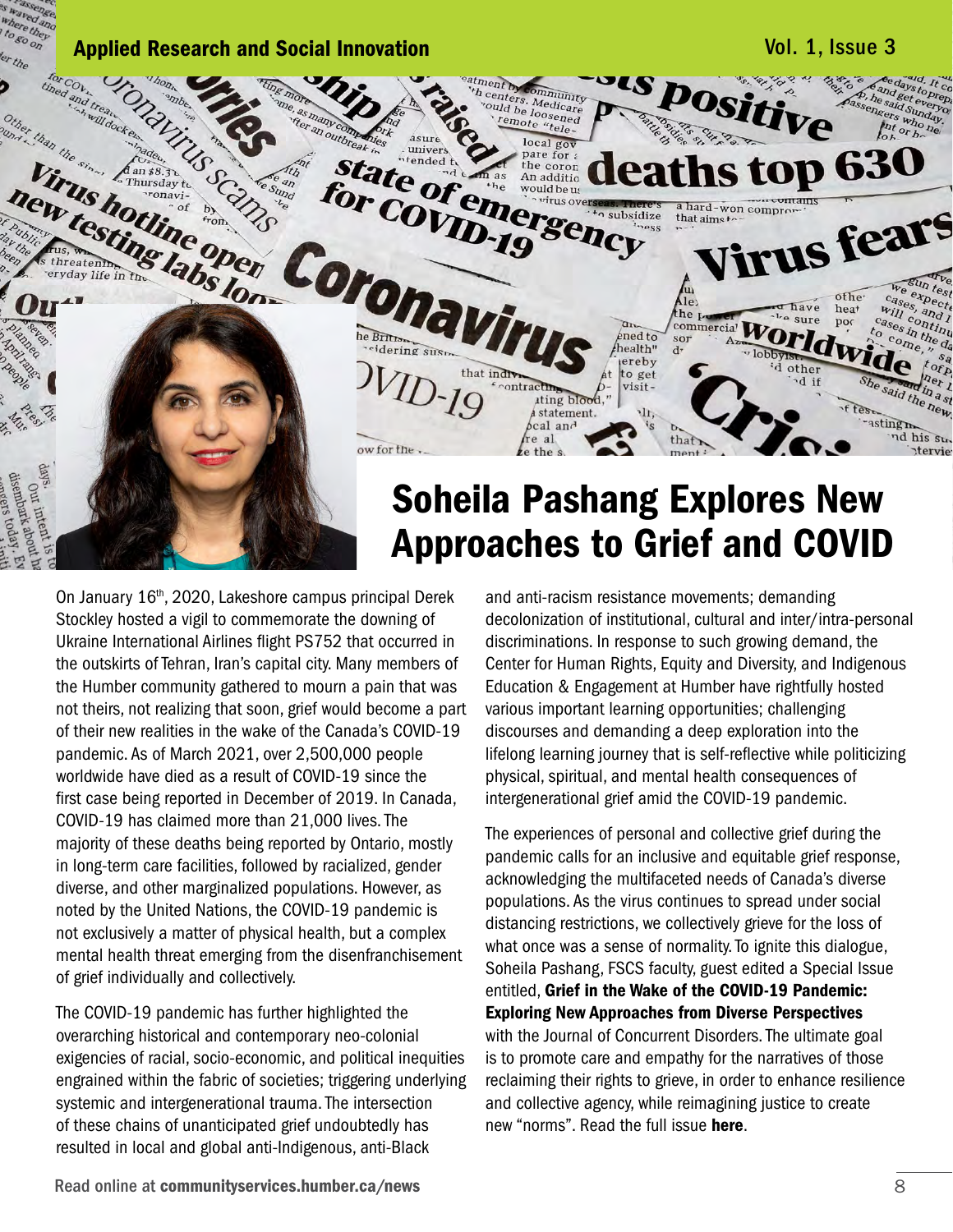## CCSIF Research Updates

## 1/Engaging in Education with Young-Adult Cannabis 2.0 Consumers

In **[Issue 1](https://humber.ca/staff/sites/default/files/sub-attachments/SOC%26COM%20Magazine%20-%20Vol%201.pdf)**, research being led by faculty at Humber, funded by the College and Community Social Innovation Fund (CCSIF) was highlighted. One of the research projects was on Engaging and Educating Young-Adult Cannabis Consumers (EEYCC).

In early 2020, a team of researchers began a three-phased project on young-adult cannabis consumption and education. The goal of this study is to positively impact young cannabis user's consumption practices by developing non-stigmatized, evidence-informed educational campaign materials to reduce the harms associated with cannabis

consumption. The research study was led by principal investigator Daniel Bear, researcher Ashley Hosker-Field, communications specialist/researcher Marilyn Cresswell, and three research assistants from Humber's Criminal Justice Degree Program, Kelsey Westall, Marta Minta, and Lauren Perry.

This study began in early 2020, and since then, the research team has completed the first phase of data collection and has moved forward to phase two of development and production. The updates are detailed below:

Phase 1 Data Collection *(complete)*

Phase 2 Development and Production *(in progress)*

> Phase 3 Launch and Review *(upcoming)*

The research team began phase one by creating and distributing a national survey that collected data on young-adult cannabis consumption patterns and their trusted sources of cannabis-related information. Following the survey, online focus groups were conducted to gather an in-depth understanding of young-adult cannabis use and opinions on past cannabis public health campaigns. As the project launched shortly after the beginning of the pandemic the team was able to include questions about how the impact COVID-19 pandemic has affected cannabis consumption patterns in young Canadian adults and is drafting an article on their findings.

The research team began phase two in March 2021 as students in Humber's Bachelor of Creative Advertising Program were briefed with the survey and focus group results in the aims of developing an educational campaign. On April 29<sup>th</sup>, 2021, six teams and their campaign ideas were presented to a panel of judges including the research team, advertisement professionals, and those in the cannabis retail industry. Two teams were chosen to serve as the basis for a future public education campaign on cannabis consumption. In the coming weeks, the research team worked with various stakeholders to hear feedback on the proposed campaign, which includes cannabis consumers, drug policy experts, and those in the cannabis retail industry.

The last phase of the project will consist of the launching of the educational cannabis campaign and ongoing evaluation to ensure its efficacy.